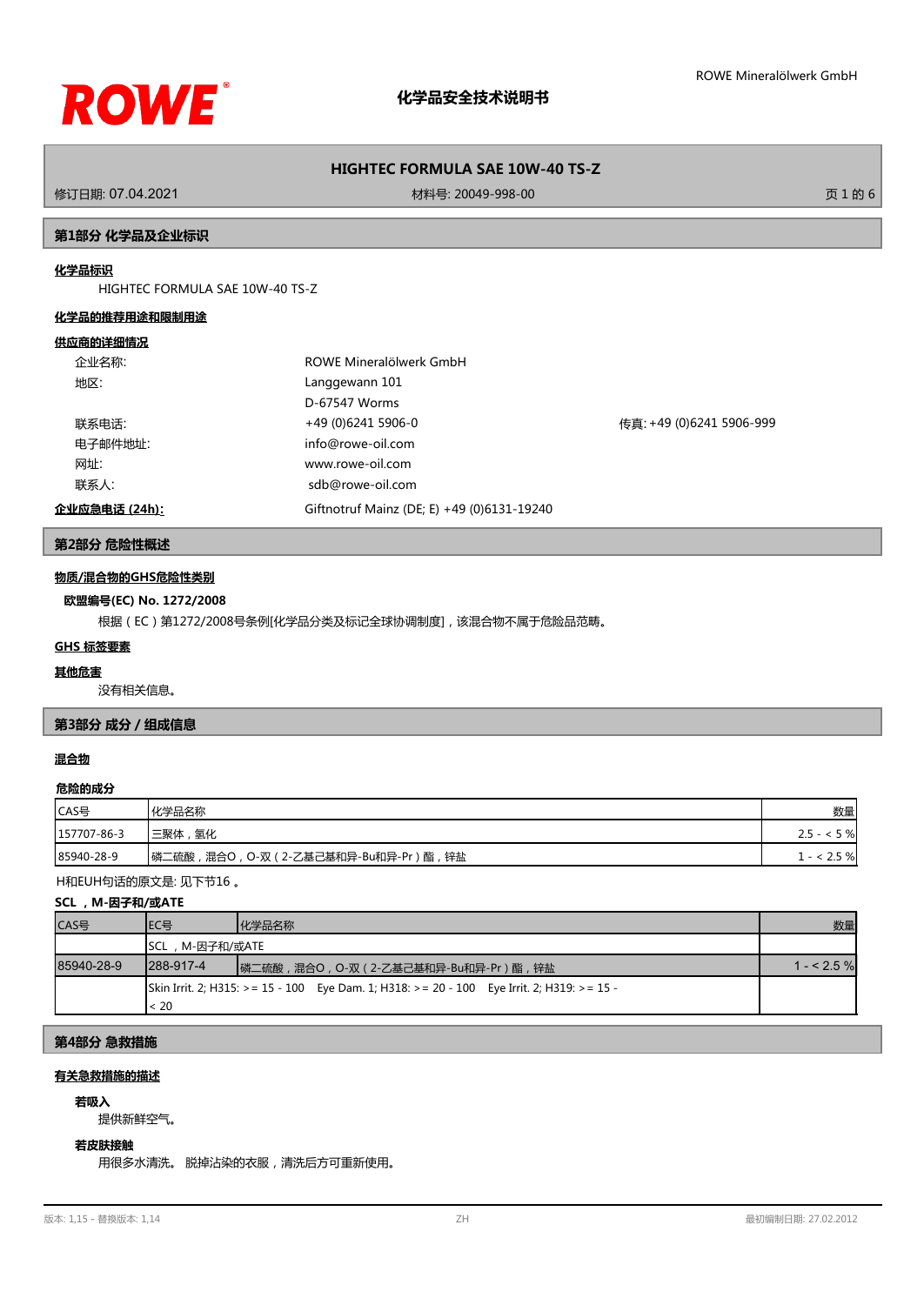作为<br>1999年 - 1999年 - 1999年 - 1999年 - 1999年 - 1999年 - 1999年 - 1999年 - 1999年 - 1999年 - 1999年 - 1999年 - 1999年 - 1999年<br>1999年 - 1999年 - 1999年 - 1999年 - 1999年 - 1999年 - 1999年 - 1999年 - 1999年 - 1999年 - 1999年 - 1999年 - 1999年 - 199

#### **若眼睛接触**

立刻小心且彻底的用洗眼设备或用水冲洗眼睛。

#### **若食入**

立刻漱口,喝1杯水。

### **最重要的症状和健康影响**

没有相关信息。

#### **对医生的特别提示**

症状处理。

#### **第5部分 消防措施**

#### **灭火介质**

#### **适合的灭火剂**

依照周边环境决定防火措施。

#### **特别危险性**

#### 不易燃 。

#### **消防人员的特殊保护设备和防范措施**

火灾时: 使用不受周围空气影响的呼吸防护器。

#### **其他资料**

分开收集受污染的灭火水。切勿使其流入排水管道或地表水域。

#### **第6部分 泄漏应急处理**

#### **作业人员防护措施、防护装备和应急处置程序**

#### **一般提示**

使用个人防护装备

#### **环境保护措施**

勿使之进入地下水或水域。

#### **泄漏化学品的收容、清除方法及所使用的处置材料**

#### **其他资料或数据**

用会吸收液体的材料(沙、硅藻土、酸粘合剂、通用粘合剂)吸取。 取出的材料根据清除那一章处理。

#### **参照其他章节**

安全处理: 见 段 7 个人防护装备: 见 段 8 垃圾处理: 见 段 13

#### **第7部分 操作处置与储存**

#### **操作注意事项**

不需要特别的预防措施。 **关于安全操作的提示**

### **关于防火、防爆的提示**

不需要特别的防火措施。

**针对一般职业卫生保健的提示**

脱掉沾染的衣服。 休息前和工作结束时请洗手。 在工作场所不饮食、不抽烟、不擤鼻涕。

#### **安全储存的条件,包括任何不兼容性**

#### **对存放空间和容器的要求**

容器密封好。

#### **共同存放的提示**

不需要特别的预防措施。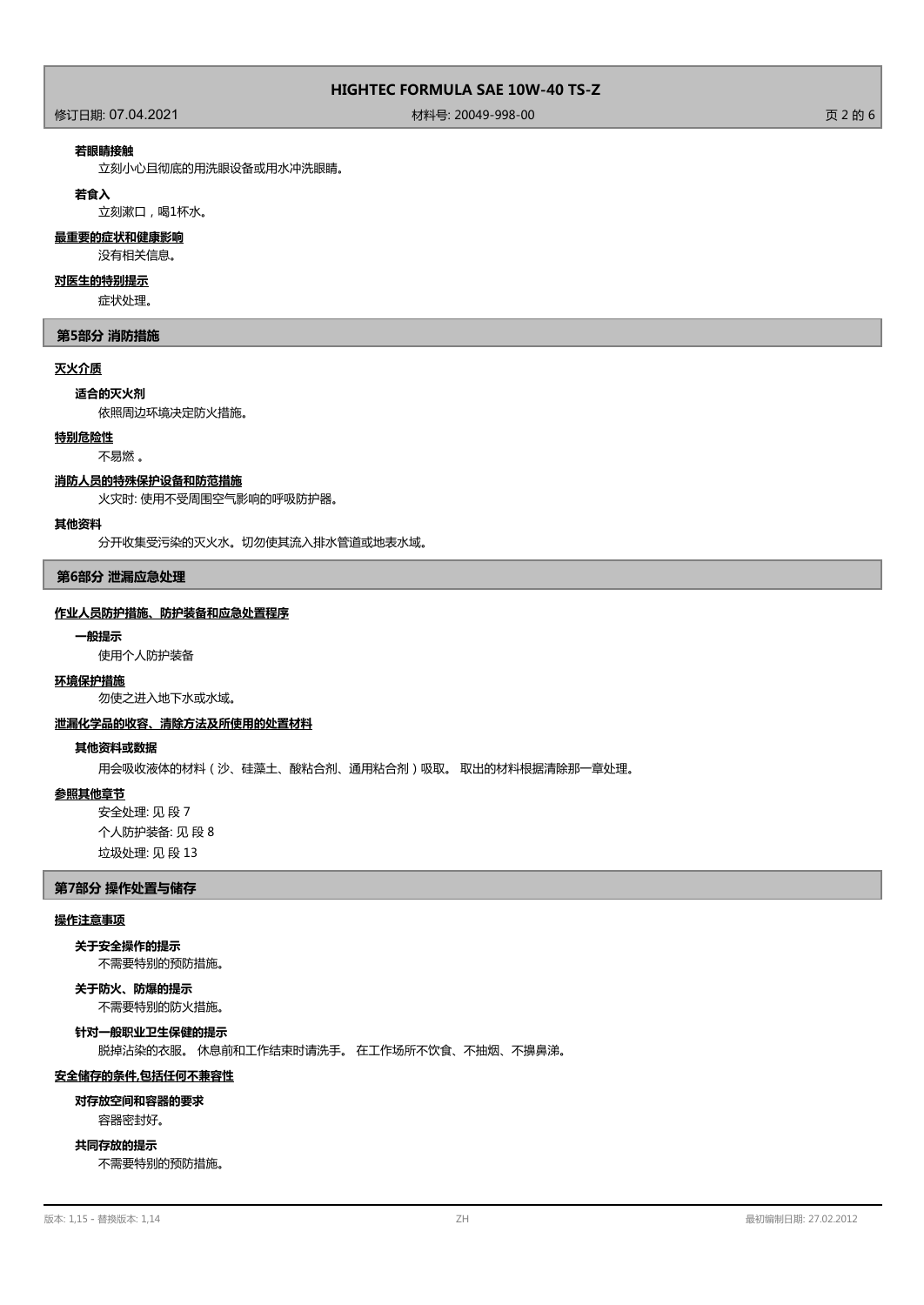修订日期: 07.04.2021 材料号: 20049-998-00 页 3 的 6

### **第8部分 接触控制和个体防护**

#### **控制参数**

**工程控制方法**

#### **保护和卫生措施**

### **眼部/面部防护**

戴防护眼罩/戴防护面具。

#### **手部防护**

处理化学工作材料时,只能戴带有CE认证标记含四位数检验号码的化学防护手套。 挑选抗化学药品的防护手套 时,必须视工作场所特性而定的危险物质浓度和数量而定。 最好向手套制造厂家询问清楚以上所提特殊用途的 手套之化学药品抵抗性。

#### **皮肤和身体防护**

防护服的使用。

#### **呼吸防护**

在通风不足的情况下 戴呼吸防护装置。

#### **第9部分 理化特性**

#### **基本物理和化学性质信息**

| 聚合状态:                  |     |                                          |                      |
|------------------------|-----|------------------------------------------|----------------------|
| 颜色:                    | 浅棕色 |                                          |                      |
| 气味:                    | 特征性 |                                          |                      |
|                        |     |                                          | 测试标准                 |
| 物理状态变化                 |     |                                          |                      |
| 熔点/凝固点:                |     | 没有界定                                     |                      |
| 沸点或初始沸点和沸腾范围:          |     | 没有界定                                     |                      |
| 倾点:                    |     | $\sim$ -30 °C                            |                      |
| t                      |     |                                          | <b>DIN ISO 3016</b>  |
| 闪点:                    |     |                                          | >190 °C DIN ISO 2592 |
| 易燃性                    |     |                                          |                      |
| 固体的/液体的:               |     | 不适用                                      |                      |
| 气体:                    |     | 不适用                                      |                      |
| 爆炸性特性<br>本产品不: 有爆炸危险的。 |     |                                          |                      |
| 爆炸下限:                  |     | 没有界定                                     |                      |
| 爆炸上限:                  |     | 没有界定                                     |                      |
| 自燃温度:                  |     | 没有数据可使用                                  |                      |
| 自燃温度                   |     |                                          |                      |
| 固体:                    |     | 不适用                                      |                      |
| 气体:                    |     | 不适用                                      |                      |
| 分解温度:                  |     | 没有界定                                     |                      |
| 助燃特性<br>本产品不:助燃的。      |     |                                          |                      |
| pH值:                   |     |                                          | 不适用 DIN 51369        |
| 运动粘度:                  |     | $\sim$ 14,5 mm <sup>2</sup> /s DIN 51562 |                      |
| (在 100 °C)             |     |                                          |                      |
| 水溶性:                   |     | 事实上不可溶                                   |                      |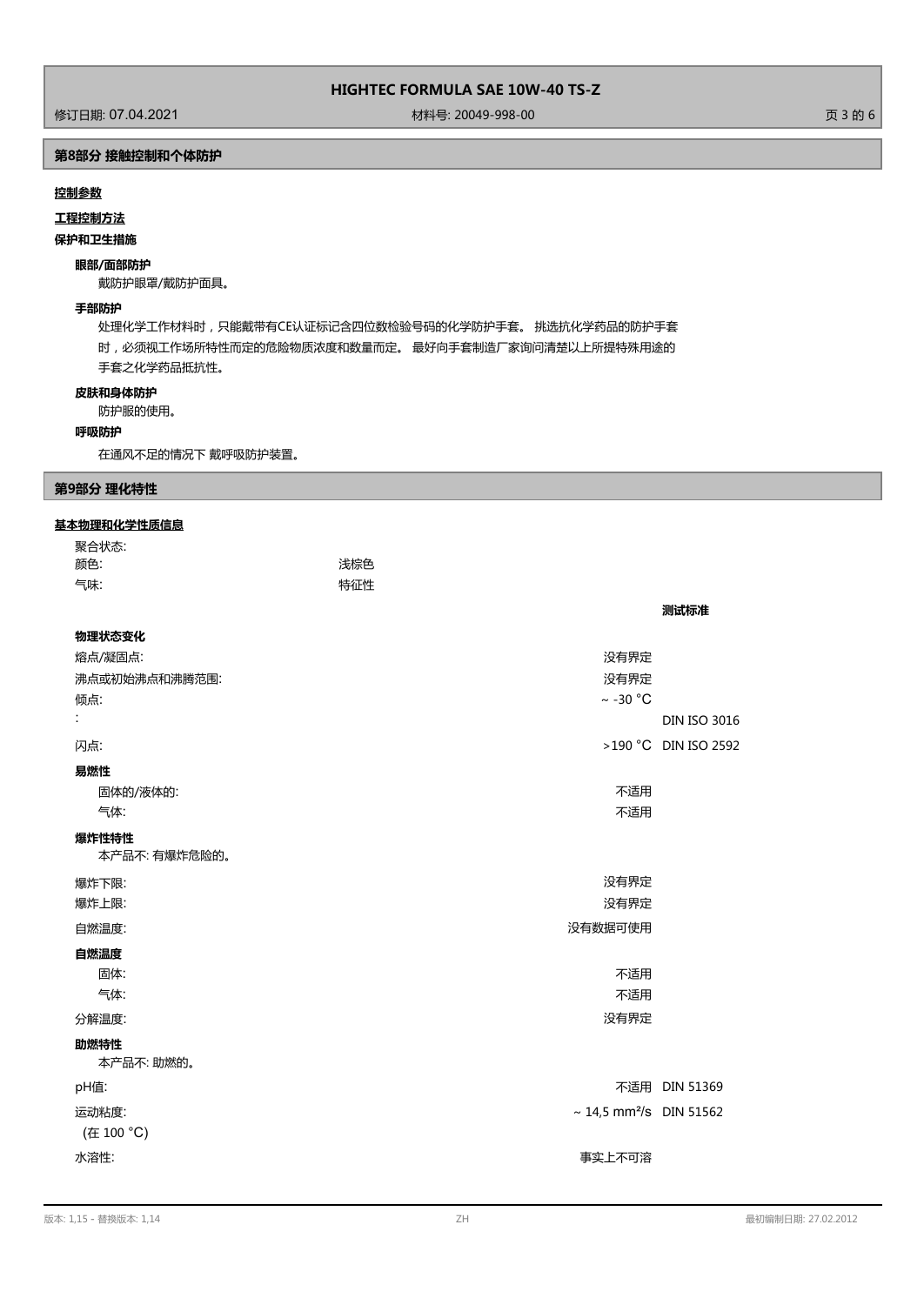| <b>HIGHTEC FORMULA SAE 10W-40 TS-Z</b> |                                     |  |  |
|----------------------------------------|-------------------------------------|--|--|
| 修订日期: 07.04.2021                       | 材料号: 20049-998-00                   |  |  |
| 在其它溶剂中的溶解度<br>没有界定                     |                                     |  |  |
| 正辛醇-水分配系数:                             | 没有界定                                |  |  |
| 蒸汽压力:<br>(在 20 °C)                     | <0,1 hPa 计算.                        |  |  |
| 相对密度 (在 15 °C):                        | ~ 0,860 g/cm <sup>3</sup> DIN 51757 |  |  |
| 相对蒸汽密度:                                | 没有界定                                |  |  |
| 其他资料或数据                                |                                     |  |  |
| 其他安全特性                                 |                                     |  |  |
| 溶剂分离测试:                                | 没有数据可使用                             |  |  |
| 溶剂含量:                                  | 没有/没有 溶剂                            |  |  |
| 固体:                                    | 没有界定                                |  |  |
| 蒸发速率:                                  | 没有界定                                |  |  |
| 其他资料                                   |                                     |  |  |

没有/没有

#### **第10部分 稳定性和反应性**

#### **反应性**

当按规定处理和存储时无有害反应。

# **稳定性**

该产品在正常室温存储时是稳定。

#### **危险反应**

无已知的危险反应。

### **避免接触的条件**

没有/没有

#### **禁配物**

没有相关信息。

### **危险的分解产物**

无已知的危险分解产物。

#### **第11部分 毒理学信息**

#### **急性毒性**

#### **测试的补充说明**

根据(EC)第1272/2008号条例[化学品分类及标记全球协调制度],该混合物不属于危险品范畴。

#### **第12部分 生态学信息**

#### **生态毒性**

本产品不: 生态毒性。

### **持久性和降解性**

本产品未经检验。

#### **生物富集或生物积累性**

本产品未经检验。

#### **其他有害作用**

没有相关信息。

#### **其他资料**

避免释放到环境中。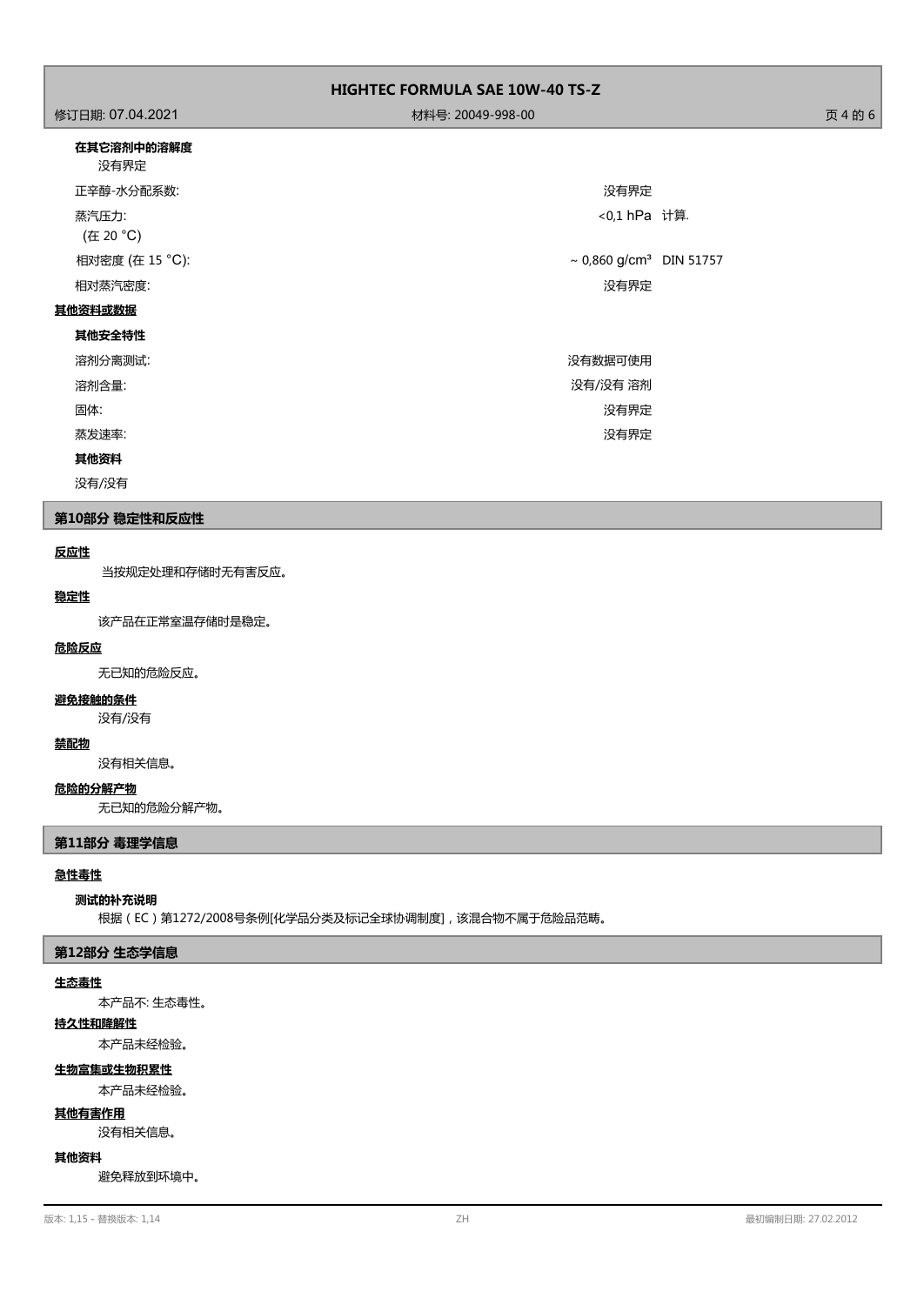修订日期: 07.04.2021 材料号: 20049-998-00 页 5 的 6

### **第13部分 废弃处置**

### **废弃物处置方法**

### **建议**

勿使之进入地下水或水域。 根据官署的规定处理废物。

#### **受污染的容器和包装的处置方法**

用很多水清洗。 完全清空的包装材料可以回收再利用。

#### **第14部分 运输信息**

#### **海运 (IMDG)**

|        | <u> UN号:</u>          | 根据运输法规,未被分类为危险品。 |
|--------|-----------------------|------------------|
|        | 联合国运输名称:              | 根据运输法规,未被分类为危险品。 |
|        | 联合国危险性分类:             | 根据运输法规,未被分类为危险品。 |
|        | 包装类别:                 | 根据运输法规,未被分类为危险品。 |
|        | 空运 (ICAO-TI/IATA-DGR) |                  |
|        | UN号:                  | 根据运输法规,未被分类为危险品。 |
|        | 联合国运输名称:              | 根据运输法规,未被分类为危险品。 |
|        | 联合国危险性分类:             | 根据运输法规,未被分类为危险品。 |
|        | 包装类别:                 | 根据运输法规,未被分类为危险品。 |
| 对环境的危害 |                       |                  |
|        | 对环境有害的物质:             | 不                |

#### **使用者特殊预防措施**

根据运输法规,未被分类为危险品。

### **大宗货物运输根据 MARPOL-公约 73/78 附录 II 和 IBC-Code**

根据运输法规,未被分类为危险品。

#### **第15部分 法规信息**

#### **化学品的安全、健康和环境条例**

#### **额外提示**

根据欧盟准则或各国各自的法律本产品没有标示的义务。

### **国家的规章**

#### **第16部分 其他信息**

### **变更**

此技术说明书与之前的版本有所变更,变更部分位于: 2,3,4,5,6,7,8,9,10,11,12,13,15.

### **缩略语和首字母缩写**

ADR: Accord européen sur le transport des marchandises dangereuses par Route (European Agreement concerning the International Carriage of Dangerous Goods by Road) IMDG: International Maritime Code for Dangerous Goods IATA: International Air Transport Association GHS: Globally Harmonized System of Classification and Labelling of Chemicals EINECS: European Inventory of Existing Commercial Chemical Substances ELINCS: European List of Notified Chemical Substances CAS: Chemical Abstracts Service LC50: Lethal concentration, 50% LD50: Lethal dose, 50% CLP: Classification, labelling and Packaging